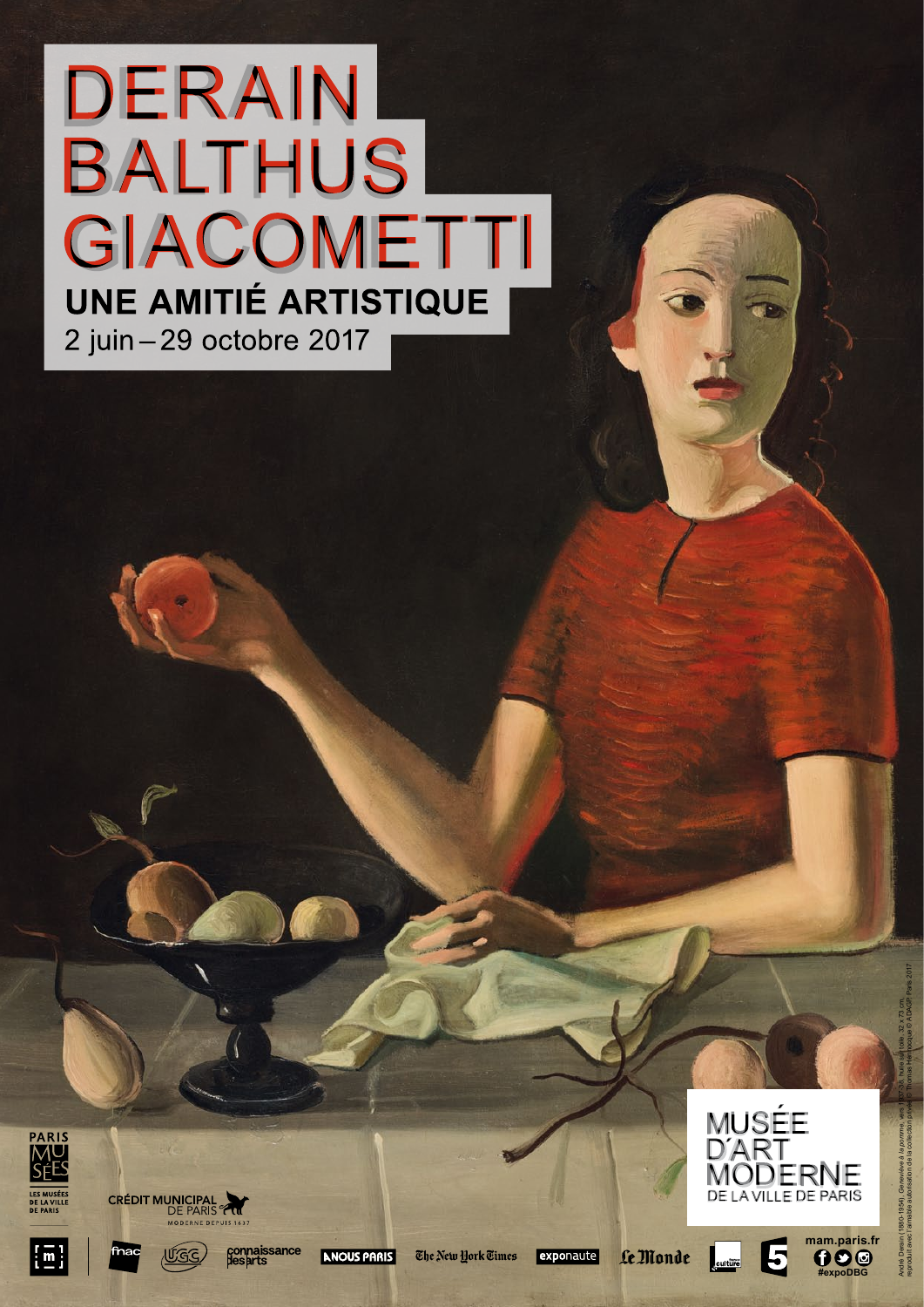# **SUMMARY**

| Press release                | page 2  |
|------------------------------|---------|
| Chronology                   | page 4  |
| <b>Exhibition layout</b>     | page 8  |
| <b>Cultural activities</b>   | page 11 |
| <b>Practical information</b> | page 12 |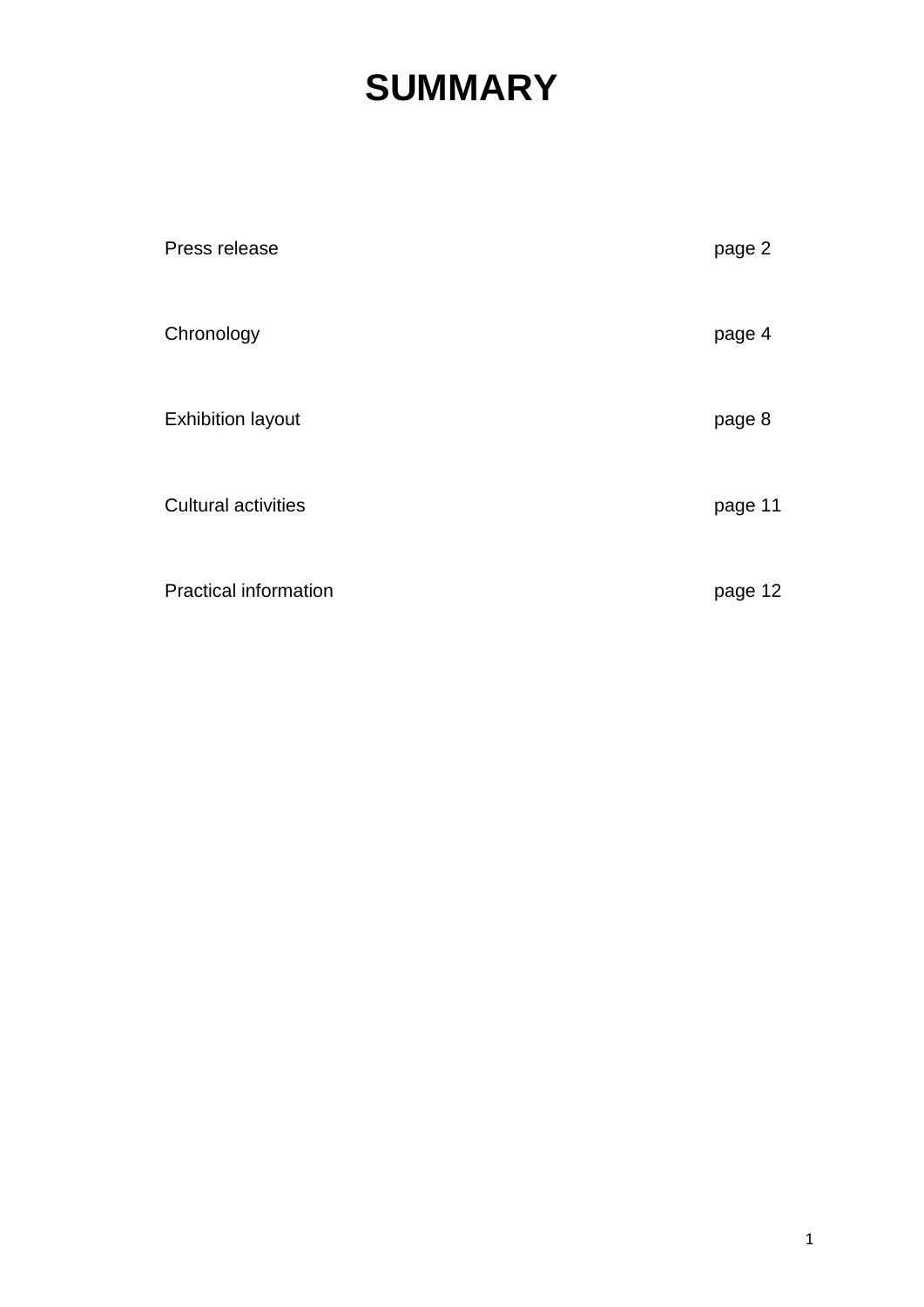

### Derain, Balthus, Giacometti *Une amitié artistique\**

*\*An artistic friendship*

2 June – 29 October 2017

**Press preview : 1 June 2017 11 am – 2 pm**

**Opening : 1 June 2017 6 – 9 pm**

**The Musée d'Art Moderne de la Ville de Paris is presenting a new kind of exhibition exploring the friendship between three major 20th-century artists: André Derain (1880–1954), Balthus (1908–2001) and Alberto Giacometti (1901–1966). Never before compared in this way, their ways of seeing share the same exigency regarding the nature of the work of art. Driven by a powerful modernist urge, all three were passionately interested in the painting of the past and the art of distant civilisations, fascinated by "the dark forces of matter" (Derain) and, more broadly, marked by an acute attentiveness to the "marvellous, unknown" reality before their eyes (Giacometti). Even more so than the mutual admiration and affection they showed throughout their lives, their profound sense of artistic community is the guiding thread of this exhibition.**

**On show here is a remarkable selection of over 350 paintings, sculptures, works on paper and photographs, mainly centred on the period between the 1930s and the 1960s. This includes the greater part of the Derain oeuvre, which has not been seen in Paris since the 1995 retrospective at the Musée d'Art Moderne de la Ville de Paris; the most comprehensive view of Balthus since the Centre Pompidou retrospective in 1983; and the opportunity for a fresh look at Giacometti.**

The meeting of the three artists in the early 1930s was facilitated by the fact that they all moved in Surrealist circles, and in particular by Balthus's first exhibition at Pierre Loeb's gallery in 1934. Their increasing closeness from 1935 onwards meant steadily greater interplay between their lives and their bodies of work. Haunting Saint-Germain and Montparnasse, they rubbed shoulders with a host of artists, writers and poets, most notably Antonin Artaud, but also Max Jacob, Breton, Aragon, Jean Cocteau, Reverdy, Oberlé, Desnos, Camus, Jouve, Beckett, Sartre and Malraux. The theatre was another major factor – there were projects with Marc Allegret, Boris Kochno, Roger Blin and Jean-Louis Barrault – as were fashion, which brought work with Jacques Doucet, Paul Poiret and Christian Dior, and the art market itself, with Pierre Loeb, Pierre Colle et Pierre Matisse.

Eight sequences testify to the exceptional friendship between the three. The exhibition opens with their shared respect for the figurative tradition and the forms of "primitive" art that gave rise to remarkable hybridisations **(The Cultural Gaze)**. It continues with their landscapes, figures and still lifes, which challenge representational codes extending from Neoclassicism to Corot and Courbet **(Silent Lives)**. Then come portraits of the friends, models and patrons they had in common **(The Models)**. Next they take us into a dual world of play – children's games and the gaming tables – soon pervaded by a mix of melancholy, a certain duplicity and a very real cruelty



André Derain, *Geneviève à la pomme*, 1937-1938 Oil on canyas, 32 x 73 cm Private collection<br>© Thomas Hennocque © ADAGP, Paris 2017

**Museum Director** Fabrice Hergott

**Exhibition Curator** Jacqueline Munck

#### **Visitor information**

Musée d'Art Moderne de la Ville de Paris 11 Avenue du Président Wilson 75116 Paris Tel. 01 53 67 40 00 www.mam.paris.fr

Open Tuesday – Sunday  $10$  am  $-6$  pm Late closing : Thursday 10 pm

**Catalogue** published by Paris Musées 49.90 €

**Admission Full price** : 12 € **Concessions** : 9 €

**Two-exhibition pass Full price** : 15 € **Concessions** : 11 €

**Audioguide** : 5 €

**Cultural Activities** Information and bookings Tel. 01 53 67 40 80

**Press Officer** Maud Ohana maud.ohana@paris.fr Tel. 01 53 67 40 51



#expoDBG



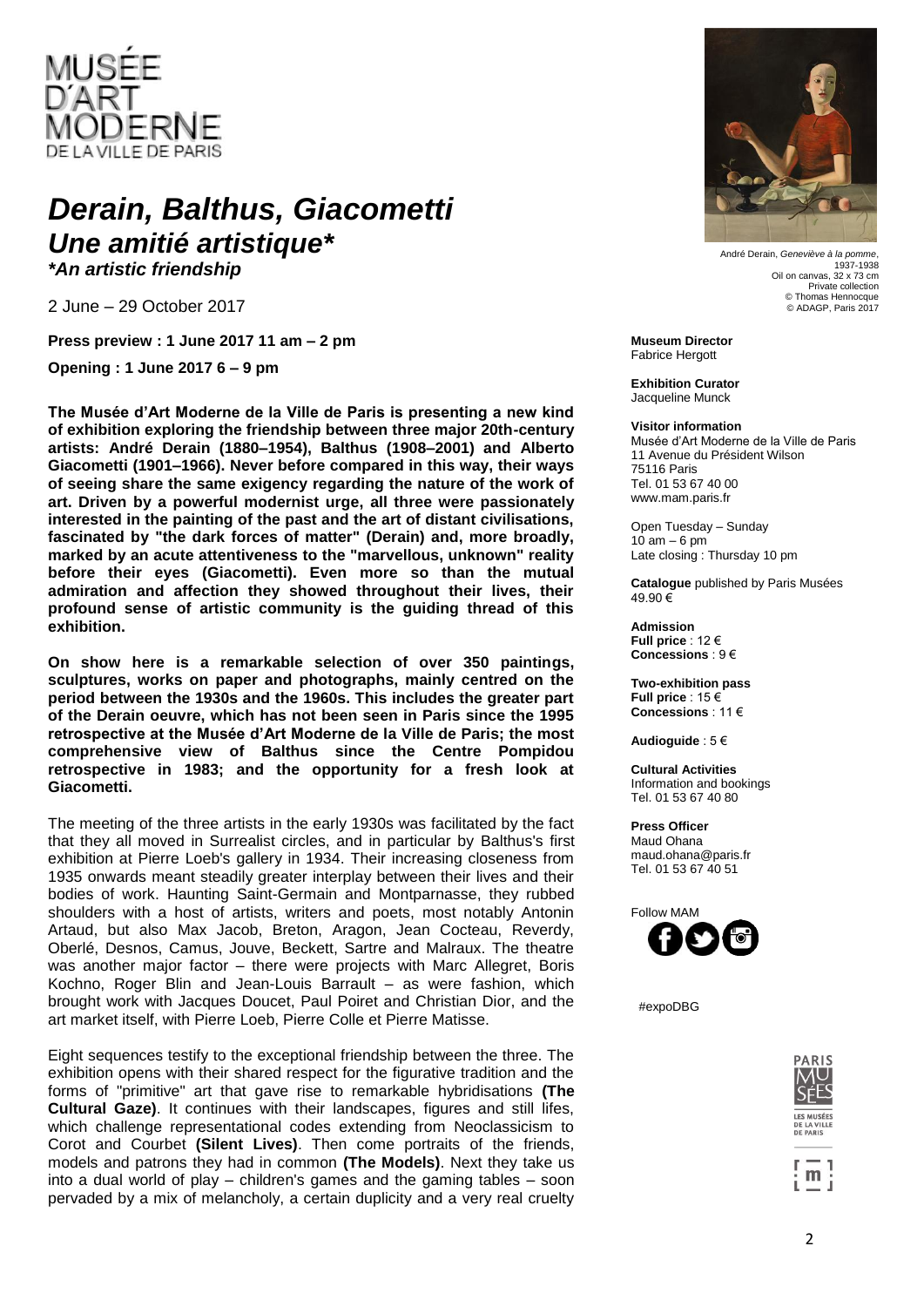**(Play, patience)**. An **Intermission** is our introduction to the entertainment scene, where our painters also played the parts of librettists and set designers. The projects for sets and costumes were an opportunity to explore the reciprocal relationships between the performing arts, painting and sculpture. Giacometti opened up a dreamlike world **(Dreams – Visions of the Unknown)** in which Derain and Balthus modernised the theme of the sleeping woman and reverie, on the cusp between fantasy and lived experience. The artists are seen giving vent to their doubts and selfquestionings in their workspace **(Setbacks in the Studio)** and exploring "the possibilities of reality" in the face of the tragedy of time **(The Mark of Darkness).** Balthus rounds off the itinerary by inviting us into the present continuous tense of painting with his **Painter and His Model** theme.

The works brought together for this exhibition come from such leading private and institutional collections around the world as MoMA, the Metropolitan Museum, the Tate, the Hirshhorn Museum, the Minneapolis Institute, the Albright-Knox Art Gallery, the North Carolina Museum of Art, le Wadsworth Atheneum Museum of Art, the Boijmans Museum, the Pierre and Tana Matisse Foundation, the Centre Pompidou, the Musée d'Orsay, the Fondation Maeght, the Beyeler Foundation, the Musée du Petit Palais in Geneva, and the Wacoal Holdings Co. in Kyoto. Not to mention, of course, works from the **Musée d'Art Moderne de la Ville de Paris, whose collection has just been enriched by Derain's masterpiece** *Grandes Bacchanales noires***, a stunning gift from the Friends of the Musée d'Art Moderne de la Ville de Paris.**

With the support of





Balthus (1908-2001), *La Phalène*, 1959-1960 Caséine et tempera sur toile, 162 x 130 cm Paris, Centre Pompidou - Musée national d'art moderne - Centre de création industrielle © Balthus © Centre Pompidou, MNAM-CCI/Jacques Faujour/Dist.

RMN-GP



Alberto Giacometti (1901-1966), *L'Homme qui marche II*, 1960, fondu en 1963, Collection Fondation Maeght, Saint-Paul de Vence Photo Claude Germain - Archives Fondation Maeght © Succession Alberto Giacometti (Fondation Alberto et Annette Giacometti, Paris + ADAGP, Paris) 2017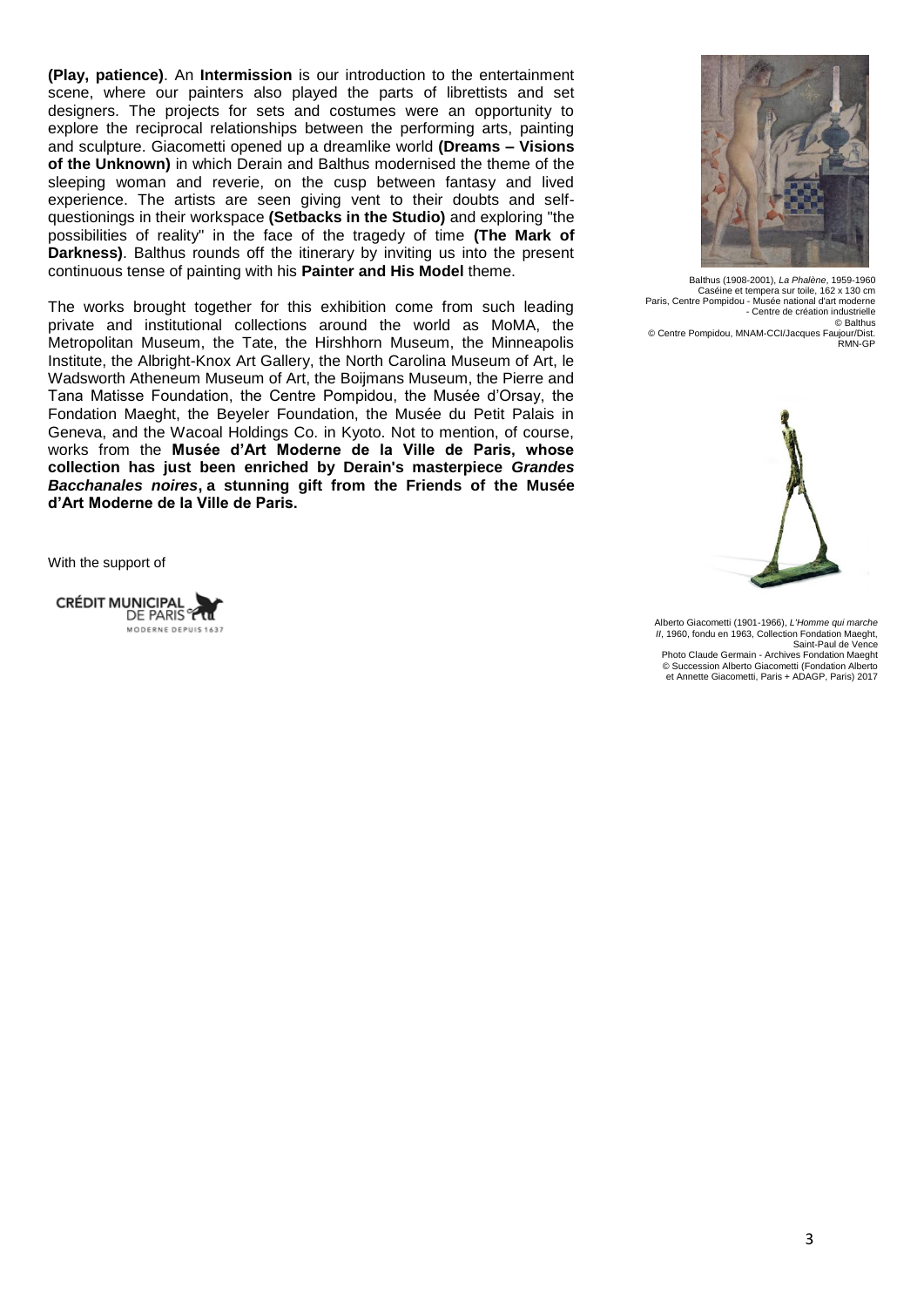# **Chronology**

#### **CHRONO 1 - 1880-1933**

**1880** - 17 June : André Derain is born in Chatou, near Paris.

**1901** - 10 October: Alberto Giacometti is born near Stampa (Switzerland). The eldest son of painter Giovanni Giacometti (1868-1933), he grows up surrounded by artists.

**1905** - In the summer, Derain joins Henri Matisse in Collioure. Their exhibition at the Salon d'Automne is a scandal and their work is described as "Fauvism".

**1906** - He discovers Oceanic art at the British Museum, London. With Vlaminck, he starts a collection of African art and eclectic folk art objects.

**1908** - 29 February: Balthasar Klossowski (known as Balthus) is born in Paris.

**1914** - Apollinaire's magazine, *Les Soirées de Paris*, publishes reproductions of Derain's *Chevalier X* and *Saturday*, which impress a young André Breton. Mobilized, Derain fights in the Battle from the Somme to Verdun until 1919. As Germans, Balthus's family are forced to leave France.

**1916** - Derain Exhibition at Paul Guillaume's gallery, organized by Apollinaire.

**1919** - Giacometti discovers primitive art at Josef Müller's house (a friend and patron of his father).

**1920** - Derain travels to Italy and reconnects with classical art and Raphael. Giacometti travels in Italy for one year, copying the Italian masters, Egyptian and Etruscan art.

**1922** - Giacometti settles in Paris and enrols at the Académie de la Grande Chaumière, in Bourdelle's workshop, which he attends on and off until 1926.

**1924** - Balthus arrives in Paris. Frequents the Grande Chaumière. On the advice of Pierre Bonnard and Maurice Denis, he copies Poussin at the Louvre.

**1926** - Balthus spends the summer in Italy, where he copies fres-coes by Piero della Francesca, Masaccio and Masolino. Rainer Maria Rilke, his mentor, dies on 29 December.

**1928** - In Paris, the Galerie Jeanne Bucher exhibits two sculp-tures by Giacometti. He meets Jean Cocteau, René Crevel, André Masson, Charles and Marie-Laure de Noailles.

**1929** - Giacometti signs a one-year contract with Pierre Loeb, whom he has met through Jacques Lipchitz.

**1931** - Giacometti joins the Surrealist movement.

**1932** - Giacometti's first solo exhibition at the Galerie Pierre Colle. Balthus is in Paris, working on illustrations for Emily Brontë's Wuthering Heights. He meets Antonin Artaud.

**1933** - Giacometti takes part in the Surrealist exhibition at the Galerie Pierre Colle. Balthus becomes friends with Derain. Pierre Loeb (Galerie Pierre), is highly impressed by *La Rue*. Balthus is visited by André Breton, Paul Eluard, Georges Hugnet, Pablo Picasso and Alberto Giacometti. His figurative tendency disap-points them. Balthus and Giacometti meet again in Berne and become friends.

#### **CHRONO 2 - 1934 - 2001**

**1934** - Derain illustrates *Heliogabalus* or *The Anarchist Crowned* by Artaud. Paul Guillaume, Derain's dealer, dies on 1 October. Balthus's first exhibition at the Galerie Pierre (Pierre Loeb). Giacometti and Balthus are presented in the exhibition "Minotaure" at the Palais des Beaux-Arts in Brussels.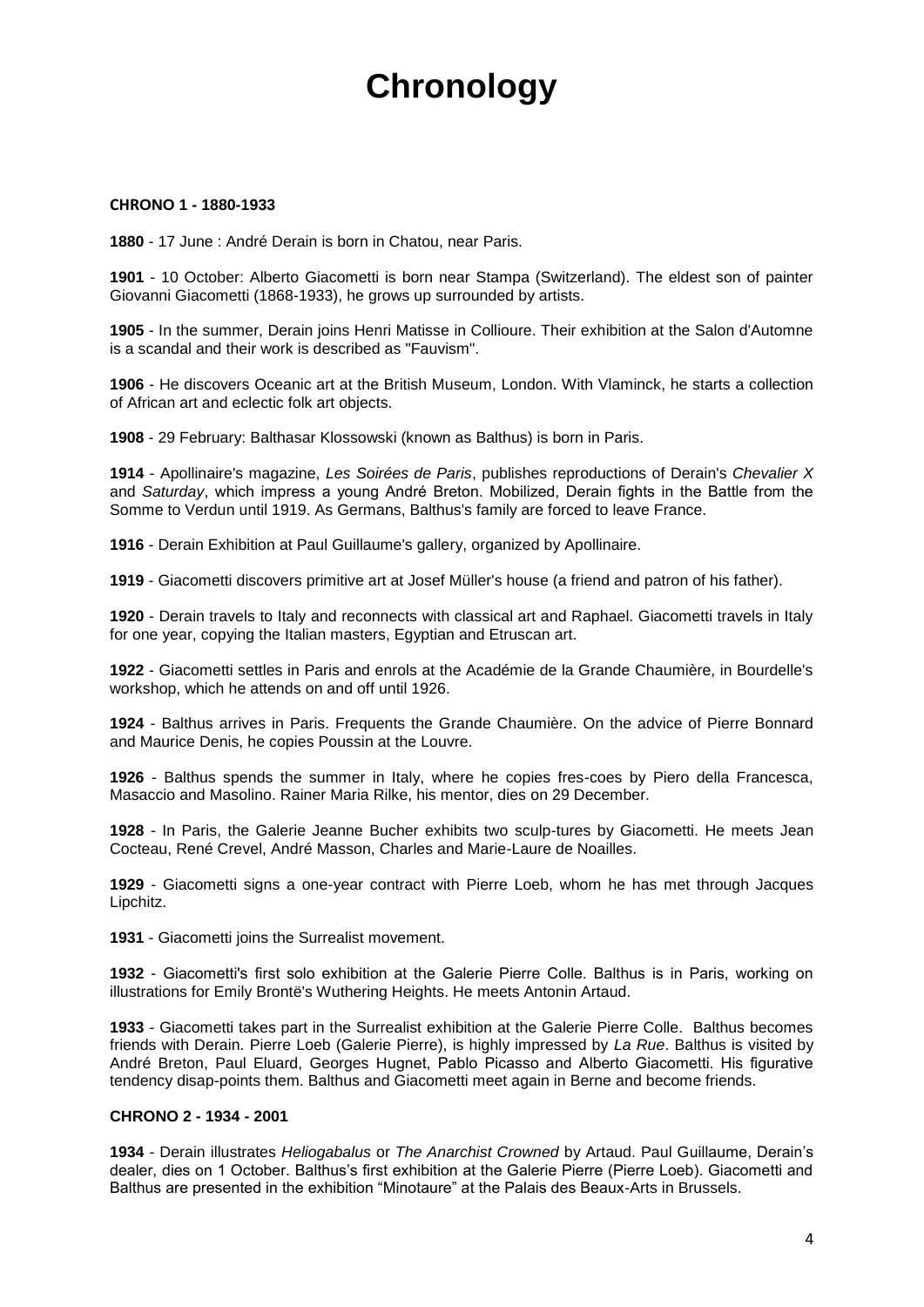**1935** - Giacometti is thrown out of the Surrealist group.

**1936** - Derain poses for a portrait commissioned from Balthus by Pierre Colle, who becomes his model. Isabel Rawsthorne, one of Derain's models, poses for Giacometti. He signs a contract with Pierre Matisse, who represents him in the United States. Le Palais à quatre heures du matin (*The Palace at four in the morning*) enters the collections of the MoMA, New York.

**1937** - One of Derain's paintings is sold at the infamous "Degenerate Art" exhibition organized in Munich by the Nazis. Balthus marries Antoinette de Watteville. Isabel Rawsthorne accompanies them on their honeymoon.

**1938** - Giacometti takes up with Sonia Mossé, artist and model for Derain and Balthus. First Balthus exhibition in New York, Pierre Matisse Gallery. His portrait of Mirò enters the MoMA.

**1939** - At the declaration of war, Balthus leaves his wife and mother at Derain's home while he is sent to Alsace. He is quickly wounded, returns to Paris then leaves for Switzerland with Antoinette.

**1940** - Derain exhibits at Pierre Matisse's gallery. Back from exo-dus in late October, Derain finds his home ransacked and occu-pied by the Germans. They move to Paris. Balthus and Antoinette move to Champrovent (Savoie).

**1941** - Like certain writers and film actors (1942), Derain is invited with other painters (Vlaminck, Bouchard, Despiau, Friesz, Dunoyer de Segonzac, Van Dongen…) to visit Germany. He has a list of imprisoned and deported German painters whom he thinks he can help. On his return to France, he dines with Sonia Mossé (who dies later in a Nazi extermination camp) and Cassandre. Derain is represented in an exhibition at the MoMA. In December, Giacometti leaves for Geneva. In a letter from Sonia Mossé, Balthus reads: "Derain - who has just got back from a trip that you must have heard about - is quite dejected - he is keeping himself completely to himself."

**1942** - In the face of the German advance, Balthus and Antoinette make it to Switzerland.

**1944** - After the liberation of Paris, Derain returns to Chambourcy, he finds his house in a dilapitated condition. Suspected of having collaborated, he is the object of an investigation by the Comité d'Épuration which, in 1946, rejects the accusations against him. Derain becomes withdrawn. Industrialist Pierre Lévy becomes his friend and his greatest collector. Exhibition at the Pierre Matisse Gallery.

**1945** - Balthus meets Albert Skira, André Malraux, Giacometti and Jean Starobinski in Geneva. In September, Giacometti returns to Paris.

**1946** - Balthus exhibition in Henriette Gomès's gallery.

**1947** - Giacometti takes part in "L'Exposition internationale du Surréalisme" (Galerie Maeght).

**1948** - First Giacometti exhibition at the Galerie Pierre Matisse. The catalogue has a preface by Sartre.

**1949** - Alberto Giacometti and Annette Arm get married.

**1950** - Derain takes part in the 25th Venice Biennale, in the exhibition "Les Fauves". Giacometti exhibition at the Pierre Matisse Gallery.

**1951** - Giacometti's first major Paris exhibition, at the Galerie Maeght, Aimé Maeght is now his dealer for France.

**1952** - Balthus, Giacometti and Annette visit Derain in Chambourcy.

**1953** - Derain has a severe eye condition. Thanks to his patrons, Balthus acquires the Château de Chassy (Saône-et-Loire) and moves in with his brother Pierre's step-daughter, Frédérique Tison.

**1954** - Giacometti exhibition at the Galerie Maeght, presented by Jean-Paul Sartre, then at the Pierre Matisse Gallery. 8 September: Derain dies as a result of a car accident. Giacometti attends the funeral. Between December 1954 and January 1955, the Musée National d'Art Moderne holds an important retrospective.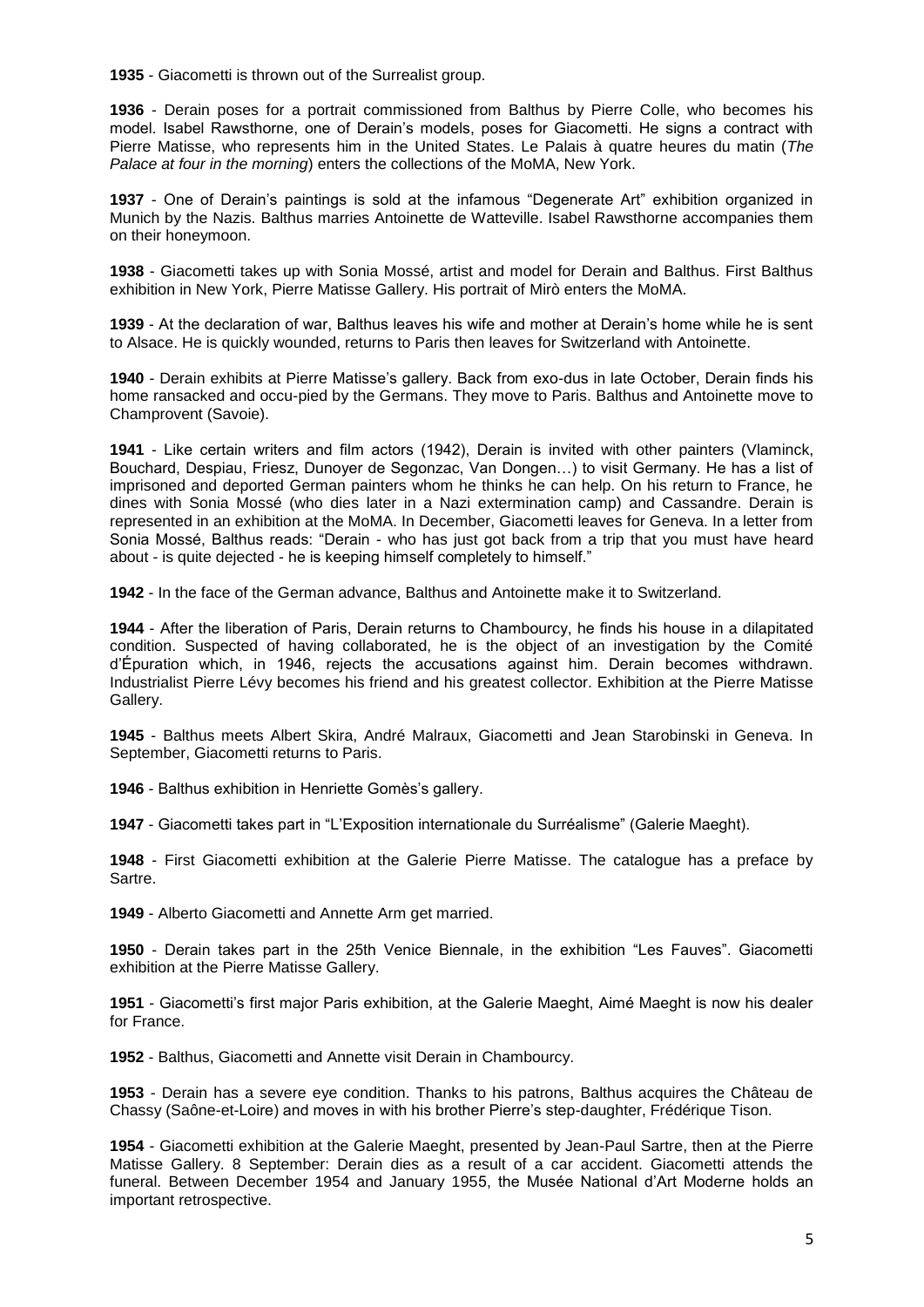**1955** - Exhibitions of Giacometti in Germany and in the Guggen-heim Museum in New York.

**1956** - Giacometti represents France at the Venice Biennale. Giacometti protects Derain's carved and modelled work. Balthus exhibits at the MoMA. At Chassy, in November, he is visited by Alberto and Annette Giacometti and Pierre Matisse.

**1957** - Homage to Derain written by Giacometti (in *Derrière le miroir*).

**1958** - Giacometti receives a Guggenheim prize for his painting, as well as numerous other distinctions in France and abroad.

**1961** - Giacometti exhibits in Paris, at the Galerie Maeght, and in New York, at the Pierre Matisse Gallery. Balthus is appointed direc-tor of the Académie de France at the Villa Medici by André Malraux.

**1963** - Giacometti is operated on for a stomach cancer.

**1964** - He works on a set of lithographs for Paris sans Fin; they are published in 1969 by Tériade (éditions Verve).

**1965** - In the summer, two Giacometti retrospectives: at the Tate Gallery, London, and the MoMA, New York. 5 December, Giacometti is hospitalized.

**1966** - 11 January: Giacometti dies. Balthus, chancing on one of his statuettes in Rome, has a premonition that his friend is dead. The Albert Loeb and Krugier Gallery in New York presents a joint exhibition of drawings by Balthus and Giacometti.

**1967** - Balthus marries Setsuko Ideta in Japan.

**1970** - At the Villa Medici, Balthus organizes an Alberto Giacometti exhibition followed by a Derain exhibition (1976).

**1977** - . Balthus moves to the Grand Chalet de Rossinière, Switzerland.

**1983** - Several Balthus retrospectives: in Paris, New York, Kyoto.

**2001** - On the 18 February, Balthus dies.

#### **Théâtre**

**1924** - Derain is involved in the "Soirées de Paris" organised by Comte Étienne de Beaumont at the Théâtre de la Cigale. Jean Cocteau, Tristan Tzara, Darius Milhaud, Erik Satie, Léonide Massine, Pablo Picasso and Georges Braque work together in a convivial atmosphere. Balthus is briefly involved in the "Soirées de Paris", with Marc Allégret, thanks to Rainer Maria Rilke and André Gide.

**1926** - Derain pays tribute to his friend Erik Satie, who had the previous year, creating the sets for the ballet Jack in the Box pre-sented in a festival in memory of the composer (Théâtre Sarah Bernhardt).

**1929** - On the death of Diaghilev, the Russian Ballets company disperses.

**1932** - René Blum creates the Monte-Carlo Russian Ballets and commissions *La Concurrence*, with sets and costumes by Derain. At the request of Boris Kochno, Giacometti designs sets for the new Ballets Russes de Monte-Carlo production, *Jeux d'enfants* choreographed by Léonide Massine. But he pulls out at the last minute, and Joan Mirò has to take over at short notice. In April, Giacometti accompanies Pierre Colle, Boris Kochno, Igor Stravinsky, Francis Poulenc and Christian Bérard to the Hyères Festival, a spectacle-concert organised by Marie-Laure and Charles de Noailles.

**1933** - Kochno and Balanchine found Les Ballets 1933. They produce *Les Songes* and *Fastes*, for which André Derain provides the story, writes the libretto, and designs the sets and costumes.

**1934** - Victor Barnowski directs Shakespeare's comedy *As You Like It* at the Théâtre des Champs-Élysées. He asks Balthus (whose father he had known in Berlin in 1916) to design the sets and costumes.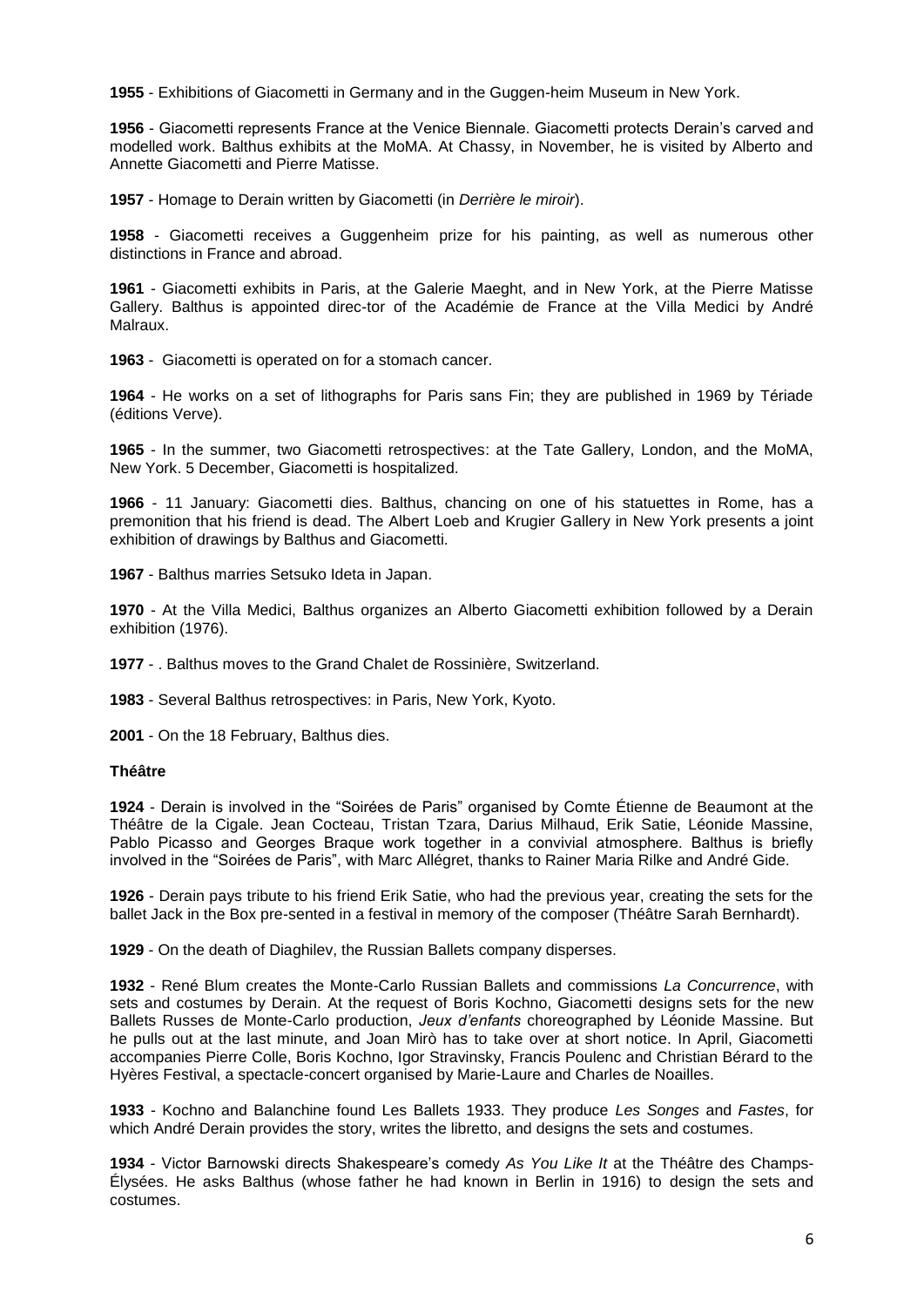**1935** - Derain's set designs for Salade, produced by Albert Flament and Darius Milhaud for the "Soirées de Paris". Balthus designs sets and costumes for *The Cenci*, the first play of Antonin Artaud's "Theatre of Cruelty". The play, produced at the Folies-Wagram, is financially backed by the leading actress, Iya Abdy, but lasts for only fourteen performances.

**1936** - Derain once again designs sets and costumes for the Ballets Russes de Monte-Carlo - for their production, *L'Épreuve d'amour (The Proof of Love) or Chung-Yang and the Mandarin* with music by Mozart. Balthus, who is with the Noailles in Hyères, probably helped him.

**1948** - Jean-Louis Barrault, who had seen The Cenci, asks Balthus to design the scenery and costumes for Albert Camus's État de Siege (Théâtre Marigny).

**1949** - Kochno commissions Balthus to design costumes and set for the ballet *Le Peintre et son modèle (The Painter and his model)*, choreographed by Léonide Massine.

**1950** - For the Opéra-Comique's Ravel Festival, Derain designs the sets and costumes for *La Valse*. Cassandre asks for Balthus to design the sets and costumes for Così fan tutte by Mozart for the Aixen-Provence Festival created in 1948 by Gabriel Dussurget.

**1951** - For the next edition, at the request of Cassandre and Edmonde Charles-Roux, André Derain designs the sets and costumes for Mozart's Il *Seraglio*.

**1953** - André Derain returns to Aix-en-Provence to design Rossini's *Barber of Seville*. Balthus designs costumes and an austere set for Ugo Betti's *L'Île des Chèvres (Island of the Goats)* with Laurence Bataille in the role of Silvia (Théâtre des Noctambules).

**1960** - Jean-Louis Barrault turns to Balthus again for the set design for Shakespeare's *Julius Caesar*. The painter draws inspiration from Palladio's *Teatro Olimpico* and Piero della Francesca's *The Dream of Constantine* for a very architectural stage set.

**1961** - Jean-Louis Barrault, now director of the Théâtre de l'Odéon, has programmed a production of *Waiting for Godot* directed by Roger Blin. Beckett asks for Giacometti to do the set designs: Giacometti designs a plaster tree.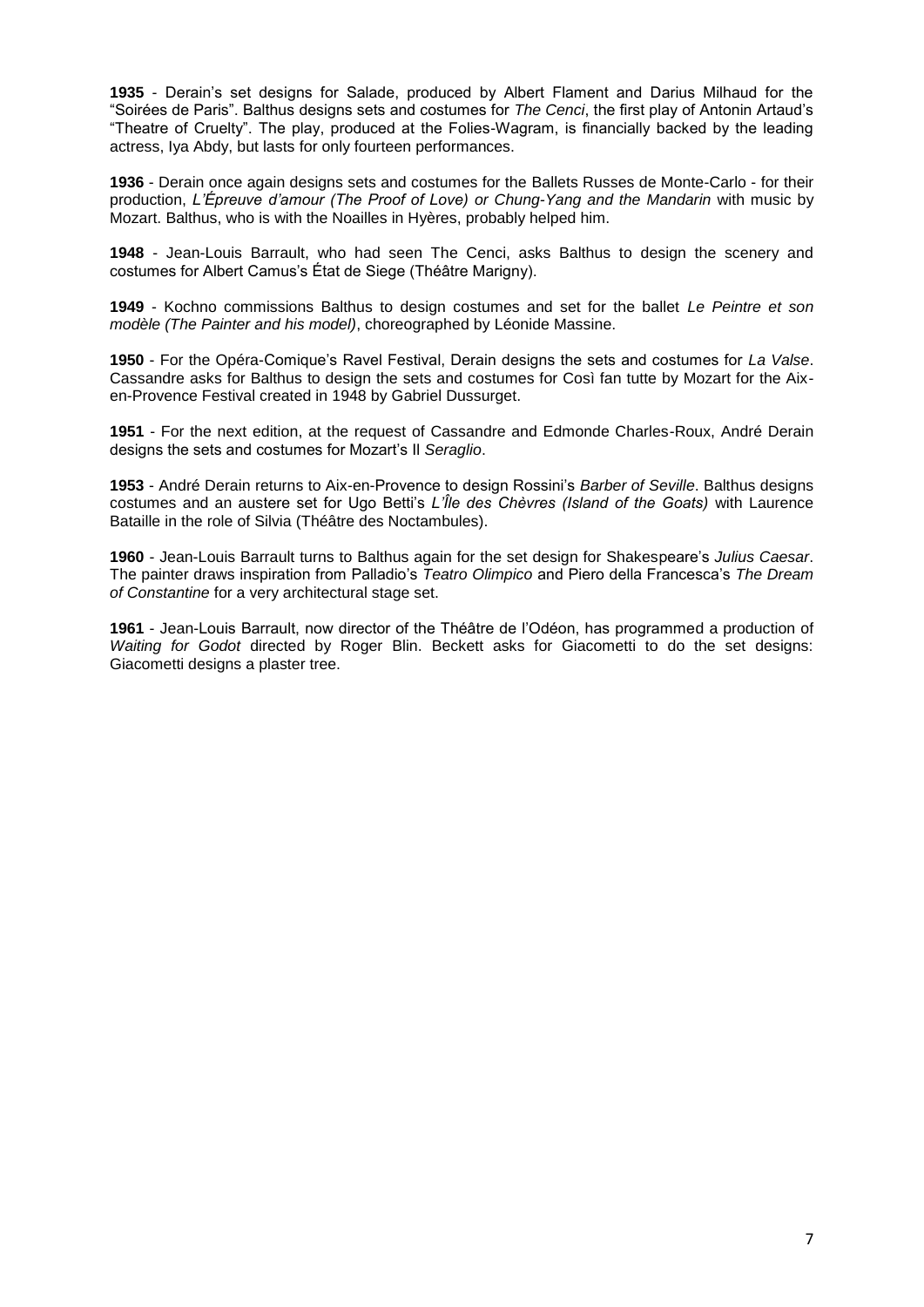# **Exhibition layout**

#### **1) The cultured eye**

Throughout their lives, Derain, Balthus and Giacometti made great play of what their eye had taken in from the art of the past. Derain underwent a Damascene conversion in 1906 at the National Gallery and the British Museum in London, where he was awed to discover works from "all over the world". From that moment on, he based his art on an authentic visual humanism that stood above "times and races"; it is exemplified in the unprecedented fusion of his *Baigneuses* (c. 1908), *The Bagpiper* (1910- 1911) and the Portrait of Iturrino (1914). For Giacometti, his copies after Italian masters or Egyptian and African statuary fully reflect his way of seeing and trans-posing works that had made an impression on him. He too lets freely the pluralistic origins of his sculptures show through - e.g. *Femme-cuillère [Spoon Woman]* (1926-1927), *Femme qui marche [Woman Walking]* (1932-1934). Balthus incorporated into his own art the shock-waves of his first encounter with the Piero della Francesca frescoes in *Arezzo* (1926). The mysterious, distinctive cast of his compositions, the transparency of the colours, and the timelessness of the works reflect a new credo: "True modernity lies in this reinvention of the past".

#### **2) Silent lives**

When exploring landscapes, objects and figures, Derain, Giacometti and Balthus concentrated on intensifying their physical presence by attention to the "magic of gravity". A break with the real was an essential element of Giacometti's art and it is what lies behind all his work from *Lac de Sils* (1921- 1922) to *Still Life with an Apple* (1937). He makes a painting with a very particular graphic style that reconstitutes his visual exploration: "What I try to do is reproduce on the canvas or with clay, exactly what I see". In their harmonious arrangement of objects and figures against dark backgrounds, Derain and Balthus both recall the 17th century "Painters of Reality" (the name of an exhibition at the Musée de l'Orangerie in 1934): Derain in the subtle treatments of light and the precision of execution in, for example, *Still Life with Oranges* (1931), or *Still Life with Pears* (1938-1939); Balthus in Still *Life with a Figure* (Le Goûter), 1940. In his *View of Saint Maximin* (1930), Derain gives a melancholy view of the landscape - reality augmented by his imagination. Balthus still lifes have a narrative charge, full of suspense and latent violence (Still Life, 1937).

#### **3) The model**

Mutual friends and patrons of the three artists are connected by reciprocal portraits. Pierre Colle was painted by Balthus, and his wife, Carmen, by Derain. Isabel Rawsthorne posed several times in 1935 for Derain and for Giacometti after 1936. Balthus's elegantly casual *Portrait of Pierre Matisse* (1938) reminds us of his connections with his father Henri Matisse's old friends and with the younger generation of artists. There is a strange resemblance between Derain's *The Painter's Niece* (1931) and Balthus's teenagers - and the two artists' nudes: Derain's *Female nude beside the cat* (1923) and Balthus's, *Young Girl with the White Shirt* (1955), for example, seem to lock on to a "mysterious tradition" (Antonin Artaud). Derain's *Nude woman with green drapery* (1930-1935), with its austere simplicity, like Le Boa noir (1935), is set against a plain background. Balthus's *La Chambre* (1947- 1948) puts us in the role of spectators behind a two-way mirror, watching a theatrical rehearsal of children role-playing. Giacometti's fully frontal portrait of *Aïka* (1959) gains "something more profound than resemblance of the features" (Aïka Sapone).

#### **4) Playing games**

This section illustrates how Derain, Giacometti and Balthus integrated the theme of games into their works, while at the same time introducing a disturbing element into it. From the beginning, in his early paintings in the Luxembourg garden, Balthus showed sensitivity to the world of childhood and to childhood games like diabolo, hoops and toy boats. Some themes recur in his paintings: this is the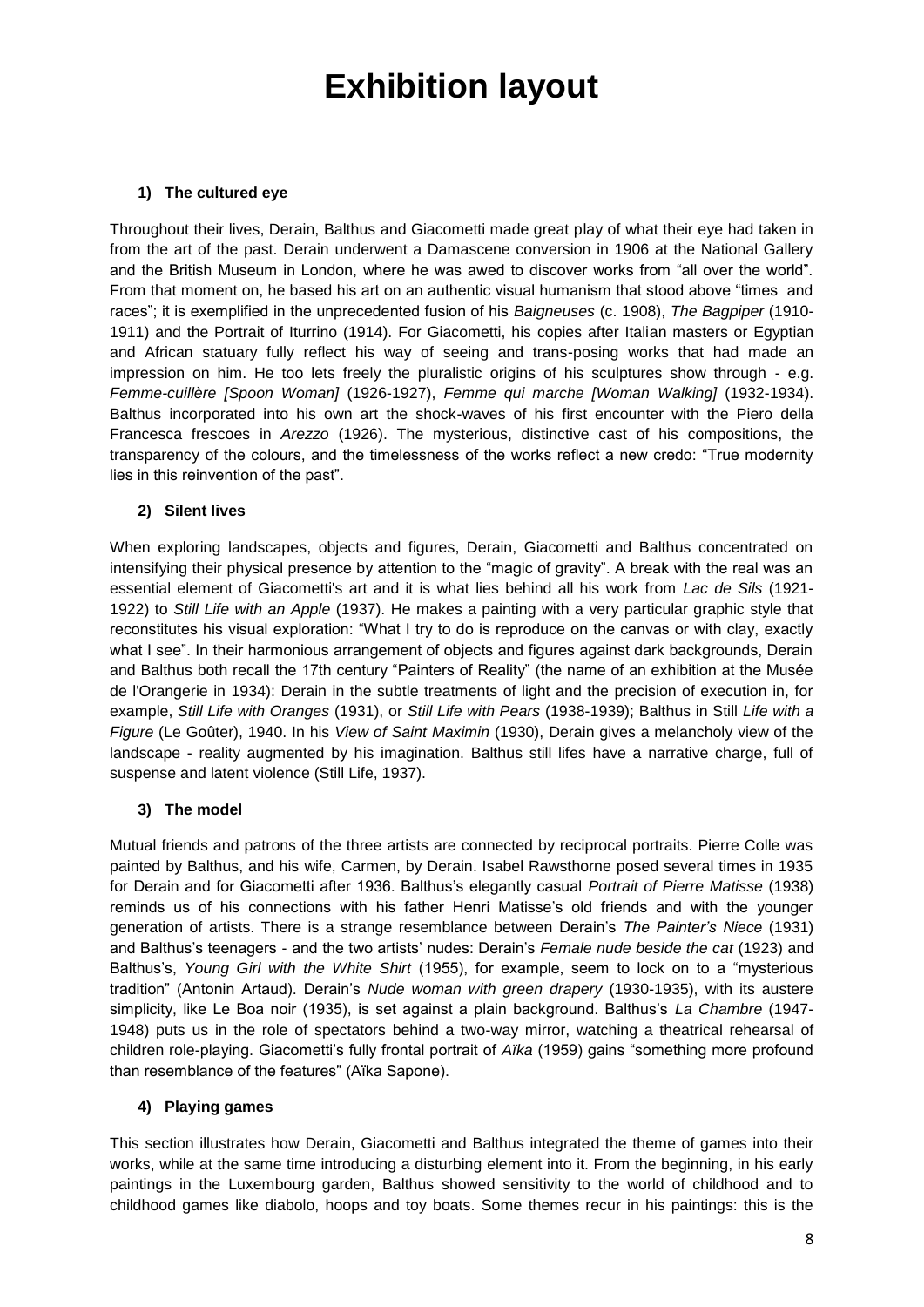case for the girl reading on the floor or for the rather disturbing image of *The Card Players* (1968- 1973). Giacometti's sculpture- objects evoke traditional African games but are tinged with a certain cruelty (Man Ray, *"Pointe à l'œil" by Alberto Giacometti*, 1932). The presence of coffins (Man Ray, *"The Game is over" by Alberto Giacometti*, 1932), and the carved lines reminding us strangely of the grooves on Meso-american sacrificial tables, suggest that Giacometti's is a game of life and death. Derain's *Harlequin and Pierrot* (c. 1924), unsmiling stock characters from the Commedia dell'Arte with no strings on their musical instruments, clearly point to the sadness that infused the gaiety of the time.

#### **5) Interval**

#### **Intermezzo 1**

In a decade of prolific theatrical creation, four productions for which Derain realized sets, costumes and sometimes the libretto have been selected - *La Concurrence* (1932); *Fastes* and *Les Songes* (1933); and *Salade* (1935). They illustrate the close rela-tion ship between the world of the stage (theatre and ballet) and the world of art. A large selection of works evokes the friendship between Derain, Artaud and Balthus. Balthus created the sets and costumes for *The Cenci* (1935), the first play of Artaud's "Theatre of Cruelty". He brought the same sense of deconstruction to his designs for that play as he did to Albert Camus's *État de Siège* (1948). From stage to studio, the expressive richness of Derain's carved masks and costume masks recalls the classical origins of theatre. Giacometti's cages, meanwhile, define the stage space in which he places the figures. Balthus, for his part, imbued his painting with a highly theatrical drama of jealousy (*La Toilette de Cathy*, 1934).

#### **Intermezzo 2**

In the 1950s and 1960s the three artists were all involved in stage collaborations, notably for the Aixen-Provence Festival, which Edmonde Charles-Roux, a close friend of Derain's, had helped to set up (1948). On the recommendation of Cassandre, Balthus was chosen to design the set for Mozart's *Così fan tutte* in 1950. The following year, Cassandre and Edmonde Charles-Roux persuaded Derain to do the set and costume designs for Il Seraglio (1951). He returned to Aix in 1953 to design Rossini's *Barber of Seville*, which was his last theatre job. Jean-Louis Barrault, a friend of Derain and Balthus's since *As You Like It* (1934), invited Balthus to design sets for his production of Shakespeare's *Julius Caesar* in 1960. In 1961, he turned to Giacometti for the minimalist set - a solitary tree - for Waiting for Godot by Samuel Beckett.

#### **6) Dreams – Visions of the unknown**

This room brings together works that combine tradition and modernity in the classic theme of the reclining woman and the theme of dreams. From Derain's reclining nude *Nu allongé au divan vert* (c. 1934-1939) Balthus's *Rêve II [Dream II]* (1956-1957), we get a sense of the full richness of the subject and the huge variety of approaches to it. Figures lie asleep or dreaming - Balthus, *Jeune fille endormie* (1943) -, languid or sometimes in ecstasy - Balthus, *Les Beaux Jours* (1945-1946); Derain, *Nu au chat* (1936-1938). The young women in these paintings lie with careless abandon before the spectator. Their interior life is given a visual equivalent in the light, deep inside the painting. The dark backgrounds and the very particular lighting – Derain, *Grand nu* (1935); Balthus, *Nu couché* (1983- 1986) – seem to be letting us into some secret. In Balthus's work, the theme of dreams takes reality into the realm of the imagination - *La Phalène* (1959-1960); while in Giacometti – *Femme couchée qui rêve* (1929) – the ideogram-sculpture encapsulates the curves of the female body and the softness of a barely discovered landscape.

#### **7) Time stands still in the studio**

From being merely a setting and a frame for contemplating the model, the studio in paintings becomes a landscape of objects representing the place where creation takes place. Giacometti's, cluttered with tools and spattered with paint – *Vue de l'atelier* (1936-1939); *Paris sans fin* (1969) –, is haunted by the presence of completed works, sometimes keeping watch over the ones being made. In Balthus's studio, a table in a corner and a large window opening onto the courtyard give the equation of the place and the code of his painting; the soft granity pigments have the faded tones of a classical fresco.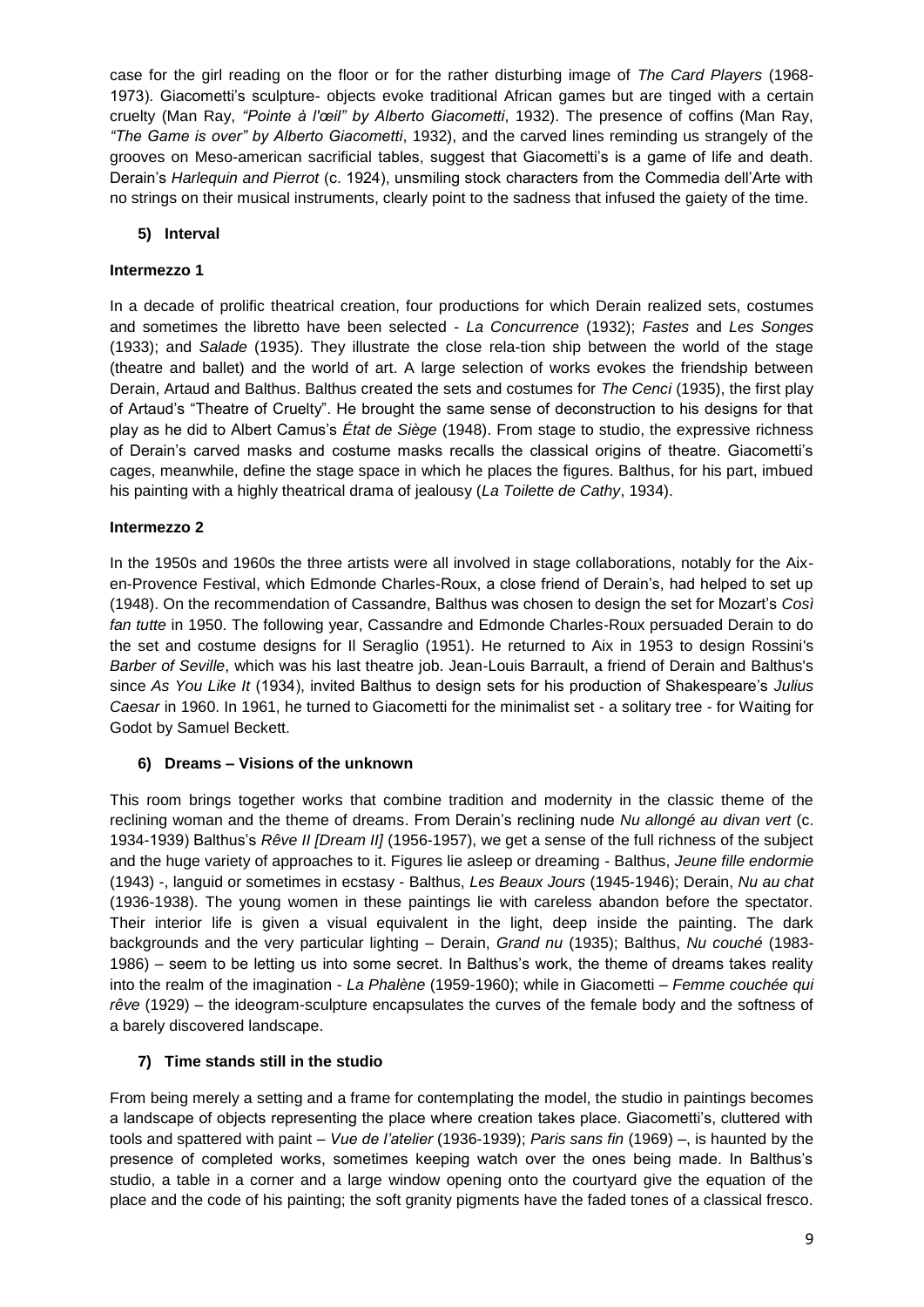*La Rue* (1933) and *La Fenêtre, cour de Rohan* (1951) are like a tracking shot from external reality to his own interior world. In Derain's *Le Peintre et sa famille* (c. 1939), the artist at his easel is the centre of a scene permeated with symbols and references, and a certain ironic distance: there is such a close link between art and life that the studio vanishes. A few photographs are the only record of the alchemist's workshop, which is an interplay of artworks and objects. Inside the studio, for all artists, the creative process, with its retouches, its restarts, and its acts of destruction, stands apart from the passage of time (Giacometti*, Isaku Yanaihara*, 1956).

#### **8) Coming to grips with darkness**

The sculptures and paintings displayed here give an insight into the complex relationship with reality that Balthus, Derain and Giacometti all had. We sense them coming to grips with reality and striving to leave a mark. Giacometti's *Objet invisible* (1934), signifying both emptiness and the impossibility of grasping the real, fore-shadows the artist's later struggles: in spite of setbacks – *Tête noire (Tête de Diego),* 1957 – he carried on the fight - *Annette assise, deux fois [twice]* (c. 1951). From the dawn of creation to the torments of history, anguish and destruction also haunt Derain's later paintings; terrorized bacchantes seem to be attempting to escape – *Les Bacchantes* (c. 1945), *Grande bacchanale noire* (1935-1945). Derain painted light penetrating the darkness – *Nature morte sur fond* noir (c. 1945), *La Clairière* (1938), *Nu à la pomme* (1941) –, and so did Balthus – *Les Joueurs de cartes* (1952), Les Poissons rouges (1948). In the end light carried the day in the works of Balthus, bathing them in warm tones - *Le Baigneur* (1960), *Le Peintre et son modèle* (1980-1981).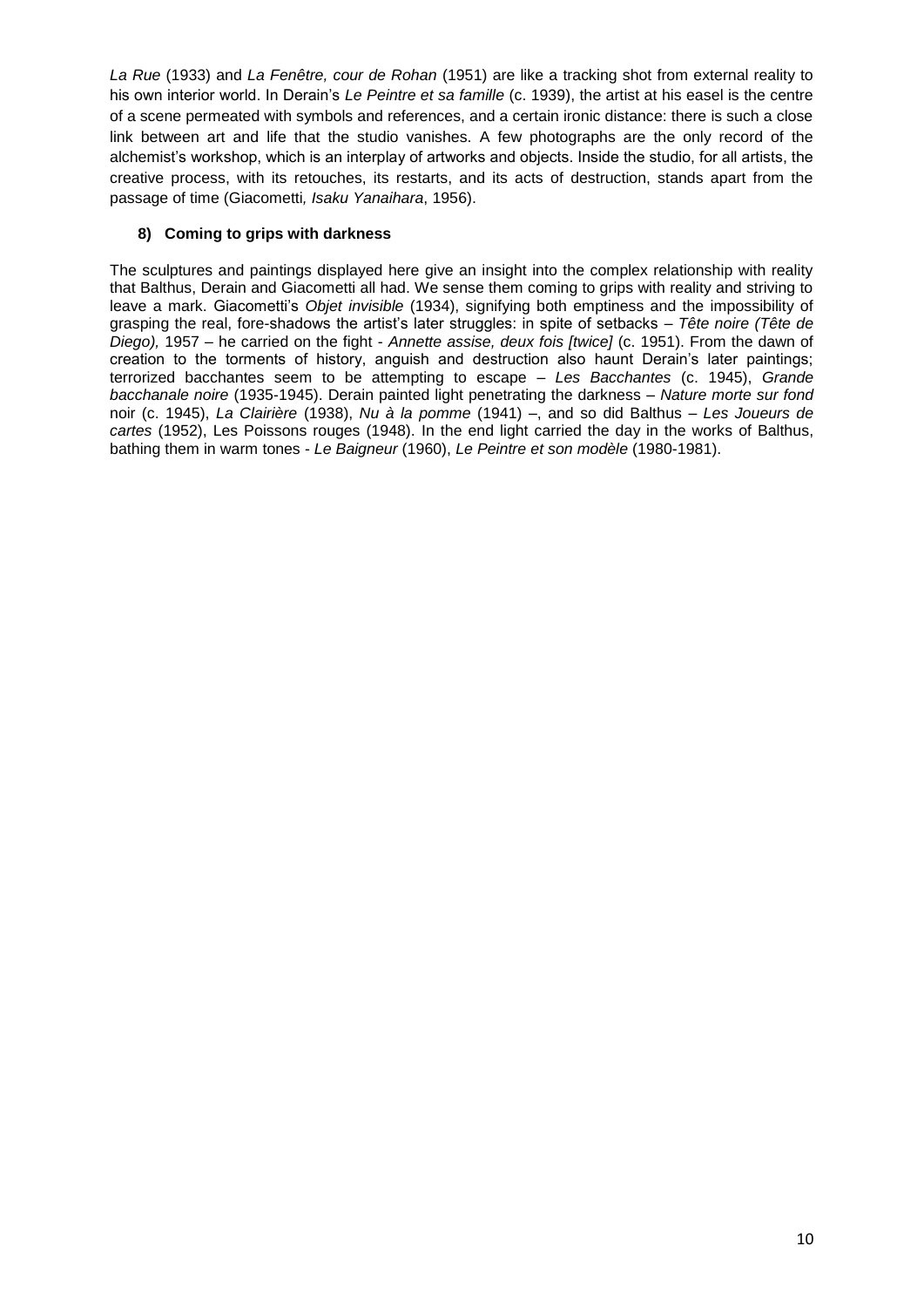## **Cultural Activities**

#### **CULTURAL ACTIVITIES**

Information and reservations tel. 01 53 67 40 80 / 40 83 Consult the site www.mam.paris.fr Click on MENU then "English" then "Activities"

#### **EVENTS**

**Sunday 24 September from 14.00 Performance Les Indolents by Grégoire Schaller,** in the exhibition space

#### **ADULTS**

**Lecture Visits** (in French – reservation not required) From 6 June: Tuesdays, Fridays, Saturdays and Sundays at 14.30; Thursdays at 19.00

#### **Bien-être au musée**

(in French) "Contemplate", "Slow visit" Reservation required On line or telephone 00 33 (0)1 53 67 41 10

#### **CHILDREN**

**Children's workshops** (in French) **4-10 yearolds** Reservation required On line or telephone 00 33 (0)1 53 67 41 10

**Activity Visits** (in French)

**Leading to workshop activity for 4-6 yearolds**

"Mon petit théâtre d'art", "Masques à portrait"

**Workshops for 7-10 year-olds** "L'art en scène", "Le miroir de l'art"

#### **FAMILY ACTIVITIES**

Reservation required On line or telephone 00 33 (0)1 53 67 41 10

#### **Visit the museum as a family with a games album (in French) about the exhibition.**

After your visit, a museum guide will greet you with pencils, scissors, paper, etc. "Jeu de famille"

#### **Bien-être au musée:**

**A sensory workshop for the family** "La matière en mouvement"

**The baby visit**  from  $0 - 8$  months "Baby Box"

#### **GROUPS**

Guided visits, spoken and lip-reading With museum lecturers – or self-guided visits Reservation required